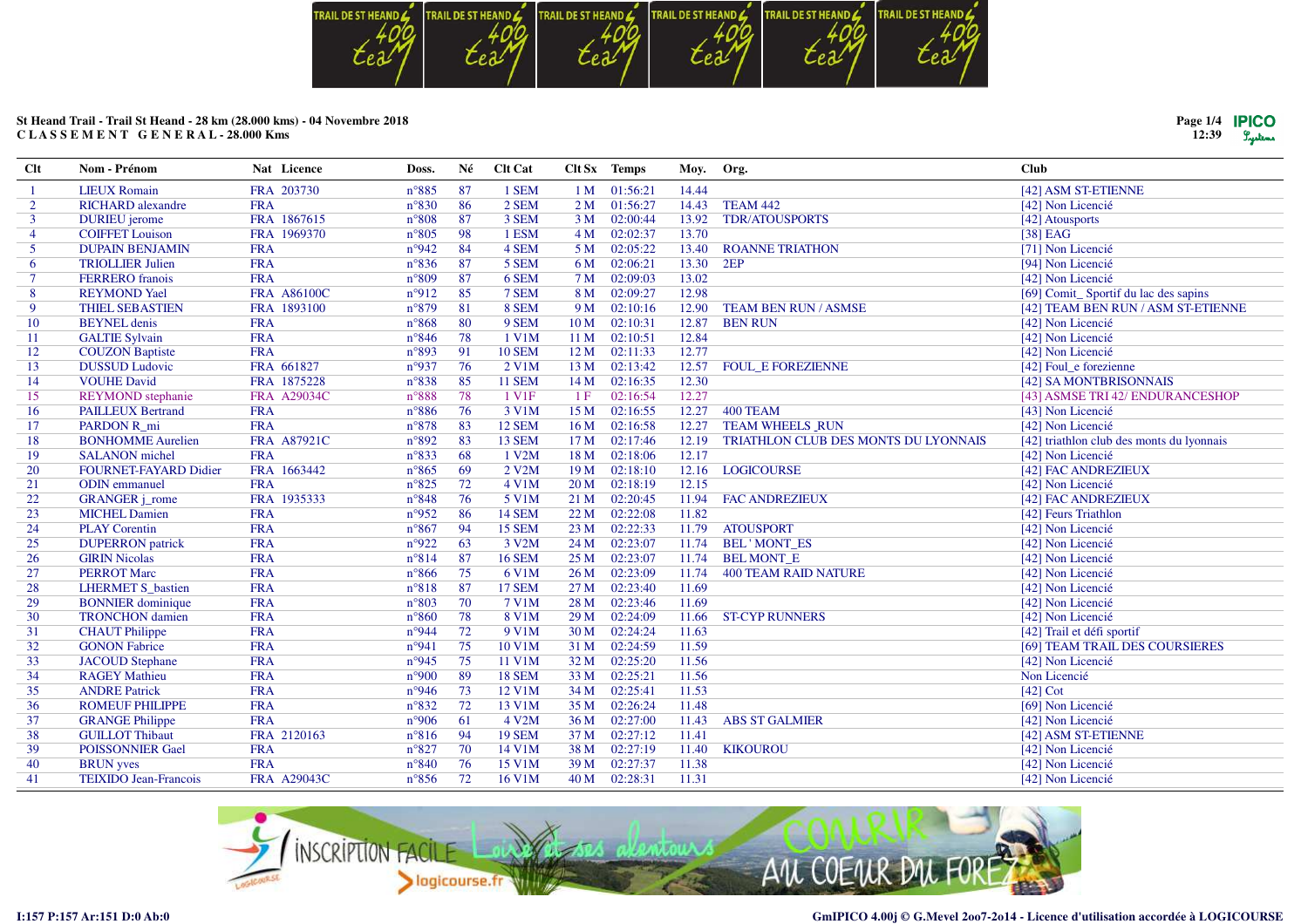

| Page 2/4 <b>IPICO</b> |         |
|-----------------------|---------|
| 12:39                 | Lystems |

| $Cl$ | Nom - Prénom                 | Nat Licence        | Doss.          | Né | Clt Cat            |      | Clt Sx Temps | Moy.  | Org.                             | <b>Club</b>                           |
|------|------------------------------|--------------------|----------------|----|--------------------|------|--------------|-------|----------------------------------|---------------------------------------|
| 42   | <b>GOUTAGNY</b> georges      | <b>FRA</b>         | $n^{\circ}895$ | 62 | 5 V <sub>2</sub> M | 41 M | 02:28:43     | 11.30 | <b>TEAM TRAIL DES COURSIERES</b> | [69] Non Licencié                     |
| 43   | PITAVAL jean paul            | <b>FRA</b>         | $n^{\circ}826$ | 59 | 1 V3M              | 42 M | 02:28:43     | 11.30 | <b>CAP GRAND AIR</b>             | [42] Non Licencié                     |
| 44   | <b>JANIN Nathan</b>          | <b>FRA</b>         | n°907          | 98 | $2$ ESM            | 43 M | 02:28:45     | 11.30 | <b>LAKOTA WARIOR</b>             | [42] Non Licencié                     |
| 45   | <b>FOUCAUT Jean-Francois</b> | <b>FRA</b>         | n°910          | 64 | 6 V2M              | 44 M | 02:29:22     | 11.25 |                                  | [42] Non Licencié                     |
| 46   | <b>MIOLANE</b> fabienne      | FRA 2076926        | $n^{\circ}876$ | 70 | 2 V <sub>1F</sub>  | 2F   | 02:29:24     | 11.25 | <b>ASMSE</b>                     | [42] ASM ST-ETIENNE                   |
| 47   | <b>BUES</b> mathieu          | <b>FRA</b>         | $n^{\circ}869$ | 81 | <b>20 SEM</b>      | 45 M | 02:29:26     | 11.24 |                                  | [42] Non Licencié                     |
| 48   | <b>MINEAU Thomas</b>         | <b>FRA</b>         | $n^{\circ}875$ | 98 | 3 ESM              | 46 M | 02:31:05     | 11.12 |                                  | [42] Non Licencié                     |
| 49   | <b>THEVENET Ugo</b>          | <b>FRA</b>         | $n^{\circ}857$ | 90 | <b>21 SEM</b>      | 47 M | 02:32:33     | 11.01 |                                  | [42] Non Licencié                     |
| 50   | PLOTTON Fr_d_ric             | <b>FRA</b>         | $n^{\circ}851$ | 79 | 17 V1M             | 48 M | 02:33:57     | 10.91 |                                  | [42] Non Licencié                     |
| 51   | <b>CHANAL</b> michel         | <b>FRA</b>         | $n^{\circ}804$ | 70 | 18 V1M             | 49 M | 02:34:34     | 10.87 | <b>ROUTE 42</b>                  | [42] Non Licencié                     |
| 52   | <b>CASANAVE</b> florian      | <b>FRA</b>         | $n^{\circ}841$ | 68 | 7 V2M              | 50 M | 02:34:45     | 10.86 |                                  | [69] Non Licencié                     |
| 53   | VIOLLET jean paul            | <b>FRA</b>         | n°909          | 53 | $2$ V3M            | 51 M | 02:35:28     | 10.81 |                                  | [42] Non Licencié                     |
| 54   | <b>POSTAREME André</b>       | <b>FRA</b>         | n°949          | 57 | 3 V3M              | 52 M | 02:35:29     | 10.81 |                                  | [42] Non Licencié                     |
| 55   | <b>ANGENIEUX Thierry</b>     | <b>FRA</b>         | $n^{\circ}861$ | 70 | 19 V1M             | 53 M | 02:35:55     | 10.78 | <b>VILLARS RUNNING</b>           | [42] Non Licencié                     |
| 56   | <b>JOUSSERAND Xavier</b>     | <b>FRA</b>         | n°957          | 88 | <b>22 SEM</b>      | 54 M | 02:36:08     | 10.76 |                                  | [42] Non Licencié                     |
| 57   | <b>ROUILLON Alain</b>        | <b>FRA</b>         | n°889          | 71 | 20 V1M             | 55 M | 02:36:29     | 10.74 | <b>SBR TEAM</b>                  | [42] Non Licencié                     |
| 58   | <b>MACAZAGA</b> claire       | FRA 1885005        | n°819          | 68 | 1 V <sub>2F</sub>  | 3F   | 02:36:46     | 10.72 | <b>ENDURANCE SHOP</b>            | [42] Athl_form 42/team endurance shop |
| 59   | <b>ODIN</b> ludovic          | <b>FRA</b>         | n°925          | 71 | 21 V1M             | 56 M | 02:37:32     | 10.67 | <b>LES TRAINEURS</b>             | [31] Non Licencié                     |
| 60   | <b>VALETTE</b> pascal        | <b>FRA</b>         | n°903          | 69 | 8 V2M              | 57 M | 02:37:34     | 10.66 | LA PETITE FOUL_E LA FOUILLOUSE   | [42] Non Licencié                     |
| 61   | <b>RIVET Guillaume</b>       | <b>FRA</b>         | $n^{\circ}831$ | 78 | 22 V1M             | 58 M | 02:37:34     | 10.66 | LA PETITE FOUL_E LA FOUILLOUSE   | [42] Non Licencié                     |
| 62   | <b>DEVILLARD PASCAL</b>      | <b>FRA</b>         | n°943          | 69 | 9 V2M              | 59 M | 02:37:34     | 10.66 |                                  | [42] Non Licencié                     |
| 63   | <b>OUIBLIER STEPHANE</b>     | <b>FRA</b>         | $n^{\circ}853$ | 73 | 23 V1M             | 60 M | 02:37:34     | 10.66 | LA PETITE FOUL E LA FOUILLOUSE   | [42] Non Licencié                     |
| 64   | <b>FOISNEL Tristan</b>       | FRA B13633C        | n°926          | 95 | <b>23 SEM</b>      | 61 M | 02:37:46     | 10.65 | <b>C.N.SAINT CHAMOND</b>         | <b>C.N.Saint Chamond</b>              |
| 65   | <b>ARNAUD Thibaut</b>        | <b>FRA</b>         | $n^{\circ}880$ | 94 | <b>24 SEM</b>      | 62 M | 02:37:57     | 10.64 |                                  | Non Licencié                          |
| 66   | <b>GRACZYK</b> Damien        | FRA 2103541        | $n^{\circ}847$ | 84 | <b>25 SEM</b>      | 63 M | 02:38:15     | 10.62 |                                  | [42] FAC ANDREZIEUX                   |
| 67   | <b>MOURIER JEROME</b>        | <b>FRA</b>         | $n^{\circ}824$ | 76 | 24 V1M             | 64 M | 02:39:21     | 10.54 |                                  | [42] Non Licencié                     |
| 68   | <b>ROMEYER</b> frederic      | <b>FRA</b>         | n°902          | 77 | 25 V1M             | 65 M | 02:39:30     | 10.53 | <b>COPAINS DU DIMANCHE</b>       | [42] Non Licencié                     |
| 69   | <b>GONON</b> vincent         | <b>FRA</b>         | n°883          | 79 | 26 V1M             | 66 M | 02:39:34     | 10.53 | <b>CAP GRAND AIR</b>             | [42] Non Licencié                     |
| 70   | <b>MAR Marie-line</b>        | <b>FRA B01538C</b> | $n^{\circ}820$ | 82 | 1 SEF              | 4F   | 02:39:36     | 10.53 | LIG_RAID                         | [42] Lig_raid                         |
| 71   | <b>BONHOMME S_bastien</b>    | <b>FRA</b>         | $n^{\circ}802$ | 77 | 27 V1M             | 67 M | 02:40:00     | 10.50 | <b>ABS SAINT-GALMIER</b>         | [42] Non Licencié                     |
| 72   | <b>GRATALOUP Mickael</b>     | <b>FRA</b>         | $n^{\circ}815$ | 85 | <b>26 SEM</b>      | 68 M | 02:40:55     | 10.44 |                                  | [26] Non Licencié                     |
| 73   | <b>LEROUX Samuel</b>         | <b>FRA</b>         | $n^{\circ}884$ | 76 | 28 V1M             | 69 M | 02:40:56     | 10.44 |                                  | [42] Non Licencié                     |
| 74   | <b>NOEL Vincent</b>          | <b>FRA</b>         | n°917          | 68 | 10 V2M             | 70 M | 02:41:24     | 10.41 |                                  | [42] Non Licencié                     |
| 75   | <b>RIZET</b> bernard         | <b>FRA</b>         | $n^{\circ}855$ | 73 | 29 V1M             | 71 M | 02:41:44     | 10.39 |                                  | [42] Non Licencié                     |
| 76   | <b>NERIEUX Yvan</b>          | <b>FRA</b>         | n°932          | 74 | 30 V1M             | 72 M | 02:41:56     | 10.38 | MJC ST M DARD EN FOREZ           | [42] Non Licencié                     |
| 77   | <b>PONCET YVES</b>           | <b>FRA</b>         | n°911          | 64 | 11 V2M             | 73 M | 02:42:26     | 10.34 | <b>TEAM TRAIL DES COURSIERES</b> | [69] Non Licencié                     |
| 78   | <b>GRANJON Elodie</b>        | <b>FRA</b>         | $n^{\circ}872$ | 88 | 2 SEF              | 5F   | 02:42:36     | 10.33 |                                  | [42] Non Licencié                     |
| 79   | <b>GEORJON</b> frederic      | <b>FRA</b>         | n°905          | 68 | 12 V2M             | 74 M | 02:42:37     | 10.33 | <b>LAKOTA WARRIOR'S</b>          | [42] Non Licencié                     |
| 80   | <b>DUCOEUR</b> jerome        | <b>FRA</b>         | $n^{\circ}871$ | 75 | 31 V1M             | 75 M | 02:42:49     | 10.32 | <b>TEAM TRAIL DES COURSIERES</b> | [69] Non Licencié                     |
| 81   | <b>MENUT</b> aymeric         | FRA 1877773        | n°849          | 70 | 32 V1M             | 76 M | 02:43:03     | 10.30 |                                  | [42] FAC ANDREZIEUX                   |
| 82   | <b>DIREZ St_phane</b>        | <b>FRA</b>         | n°930          | 74 | 33 V1M             | 77 M | 02:43:41     | 10.26 | <b>ATOUSPORTS</b>                | [42] Non Licencié                     |

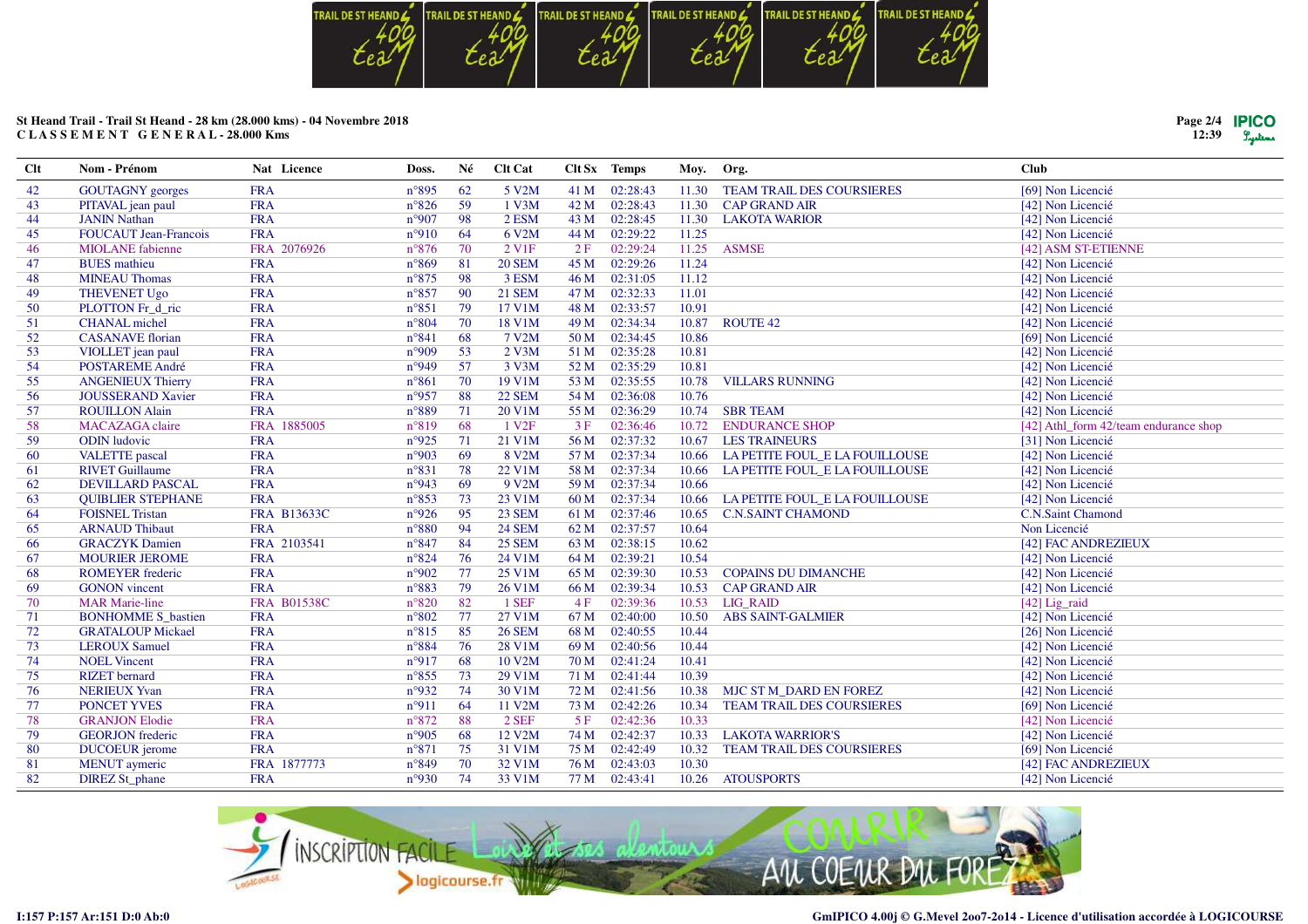

| Page $3/4$ | <b>IPICO</b> |
|------------|--------------|
|            |              |
| 12:39      | Lustens      |

| <b>Clt</b> | Nom - Prénom                   | Nat Licence        | Doss.          | Né | <b>Clt Cat</b>    |                  | Clt Sx Temps | Moy.  | Org.                             | <b>Club</b>                    |
|------------|--------------------------------|--------------------|----------------|----|-------------------|------------------|--------------|-------|----------------------------------|--------------------------------|
| 83         | PAILLISSE guillaume            | <b>FRA</b>         | $n^{\circ}887$ | 80 | <b>27 SEM</b>     | 78 M             | 02:44:05     | 10.24 | <b>TTS</b>                       | [42] Non Licencié              |
| 84         | <b>NIGON Benjamin</b>          | <b>FRA</b>         | $n^{\circ}877$ | 78 | 34 V1M            | 79 M             | 02:44:26     | 10.22 |                                  | [42] Non Licencié              |
| 85         | <b>MABA</b> frederic           | <b>FRA</b>         | n°898          | 71 | 35 V1M            | 80 M             | 02:44:54     | 10.19 |                                  | [42] Non Licencié              |
| 86         | <b>COLOMBIER Jean-Philippe</b> | <b>FRA</b>         | $n^{\circ}842$ | 78 | 36 V1M            | 81 M             | 02:45:06     | 10.18 |                                  | [42] Non Licencié              |
| 87         | <b>ARDAILLON Romain</b>        | <b>FRA</b>         | n°913          | 85 | <b>28 SEM</b>     | 82 M             | 02:46:35     | 10.09 | <b>SAM</b>                       | $[42]$ SAM                     |
| 88         | <b>DUCARRE Gael</b>            | <b>FRA</b>         | $n^{\circ}807$ | 87 | <b>29 SEM</b>     | 83 M             | 02:47:14     | 10.05 | <b>DYNAMO MINSKTRAIL TEAM</b>    | [42] Non Licencié              |
| 89         | <b>CL_MENON Maeliss</b>        | <b>FRA A88703C</b> | n°915          | 90 | 3 SEF             | 6F               | 02:47:30     | 10.03 |                                  | [42] S.C.A 2000 Evry Triathlon |
| 90         | <b>BRUEL Fanny</b>             | <b>FRA</b>         | $n^{\circ}839$ | 83 | 4 SEF             | 7F               | 02:47:36     | 10.02 | ALLUM S DE LA SAINTE VICTOIRE    | Non Licencié                   |
| 91         | <b>DUMOULIN Olivier</b>        | <b>FRA</b>         | $n^{\circ}843$ | 86 | <b>30 SEM</b>     | 84 M             | 02:49:19     | 9.92  | <b>ABS ST GALMIER</b>            | [42] Non Licencié              |
| 92         | <b>NIGON</b> florent           | <b>FRA</b>         | n°899          | 77 | 3 V <sub>1F</sub> | 8F               | 02:51:05     | 9.82  |                                  | [69] Non Licencié              |
| 93         | <b>LANCKRIET Martin</b>        | <b>FRA</b>         | n°923          | 90 | <b>31 SEM</b>     | 85 M             | 02:51:06     | 9.82  | <b>CHAVANNE</b>                  | [42] Non Licencié              |
| 94         | <b>BURNICHON</b> alain         | <b>FRA</b>         | n°904          | 64 | 13 V2M            | 86 M             | 02:51:08     | 9.82  | <b>ABS ST GALMIER</b>            | [42] Non Licencié              |
| 95         | <b>GUINAND R_gis</b>           | <b>FRA</b>         | n°901          | 77 | 37 V1M            | 87 M             | 02:51:38     | 9.79  | <b>TEAM TRAIL DES COURSIERES</b> | [69] Non Licencié              |
| 96         | <b>CIVET</b> jerome            | <b>FRA</b>         | $n^{\circ}882$ | 82 | 32 SEM            | 88 M             | 02:52:00     | 9.77  |                                  | [42] Non Licencié              |
| 97         | <b>BANCEL</b> marc             | <b>FRA</b>         | $n^{\circ}862$ | 61 | 14 V2M            | 89 M             | 02:52:42     | 9.73  |                                  | [42] Non Licencié              |
| 98         | POISSON eric                   | <b>FRA</b>         | $n^{\circ}852$ | 72 | 38 V1M            | 90 M             | 02:53:40     | 9.67  |                                  | [42] Non Licencié              |
| 99         | LACHIZE christophe             | <b>FRA</b>         | $n^{\circ}874$ | 74 | 39 V1M            | 91 M             | 02:53:47     | 9.67  |                                  | [42] Non Licencié              |
| 100        | <b>LAUSSON Bastien</b>         | <b>FRA</b>         | n°929          | 90 | <b>33 SEM</b>     | 92 M             | 02:54:15     | 9.64  |                                  | [42] Non Licencié              |
| 101        | <b>GINHOUX Cyril</b>           | FRA 1348547        | $n^{\circ}813$ | 74 | 40 V1M            | 93 M             | 02:55:34     | 9.57  | <b>FAC ANDREZIEUX</b>            | [42] FAC ANDREZIEUX            |
| 102        | <b>PETIT Yves</b>              | <b>FRA</b>         | n°940          | 60 | 15 V2M            | 94 M             | 02:55:50     | 9.55  | <b>TEAM TRAIL DES COURSIERES</b> | [69] Non Licencié              |
| 103        | <b>MONTABONNEL Adeline</b>     | <b>FRA</b>         | $n^{\circ}823$ | 88 | 5 SEF             | 9F               | 02:56:01     | 9.54  |                                  | [42] Non Licencié              |
| 104        | <b>EMONET R</b> mi             | <b>FRA</b>         | n°938          | 82 | 34 SEM            | 95 M             | 02:56:12     | 9.54  | ZAUTAMAUXIME                     | Non Licencié                   |
| 105        | <b>LABRUYERE</b> yann          | <b>FRA</b>         | $n^{\circ}817$ | 71 | 41 V1M            | 96 M             | 02:56:25     | 9.52  |                                  | [42] Non Licencié              |
| 106        | <b>RICARD LUDOVIC</b>          | <b>FRA</b>         | n°935          | 74 | 42 V1M            | 97 M             | 02:56:34     | 9.52  |                                  | [42] Non Licencié              |
| 107        | <b>MASSARDIER Loic</b>         | <b>FRA</b>         | $n^{\circ}821$ | 75 | 43 V1M            | 98 M             | 02:56:43     | 9.51  | <b>Y'ACA COURIR</b>              | [42] Non Licencié              |
| 108        | <b>DICHARRY Alexandre</b>      | FRA 1809459        | n°919          | 76 | 44 V1M            | 99 M             | 02:57:03     | 9.49  |                                  | [42] Coquelicot 42             |
| 109        | <b>DICHARRY Anne-Lise</b>      | FRA 1880951        | n°920          | 79 | 4 V1F             | 10F              | 02:57:03     | 9.49  |                                  | [42] Coquelicot 42             |
| 110        | <b>PONCHON</b> Quentin         | <b>FRA</b>         | n°924          | 96 | <b>35 SEM</b>     | 100 M            | 02:57:15     | 9.48  |                                  | [42] Non Licencié              |
| 111        | <b>DEL FRANCO Patrick</b>      | <b>FRA</b>         | $n^{\circ}864$ | 76 | 45 V1M            | 101 M            | 02:57:34     | 9.46  | LA PETITE FOULÄE - LA FOUILLOUSE | [42] Non Licencié              |
| 112        | <b>VALMORI FATIMA</b>          | <b>FRA</b>         | $n^{\circ}837$ | 73 | 5 V1F             | 11F              | 02:58:28     | 9.41  | LA PETITE FOULEE LA FOUILLOUSE   | [42] Non Licencié              |
| 113        | <b>CHATAIN Antoine</b>         | <b>FRA</b>         | $n^{\circ}881$ | 94 | <b>36 SEM</b>     | 102 M            | 02:58:38     | 9.41  | <b>BARD ET VOUS!</b>             | [42] Non Licencié              |
| 114        | <b>GARCIA Hervé</b>            | <b>FRA</b>         | n°953          | 80 | <b>37 SEM</b>     | 103 M            | 02:59:05     | 9.38  |                                  | [42] Non Licencié              |
| 115        | <b>MEASSON</b> Geoffrey        | <b>FRA</b>         | $n^{\circ}822$ | 87 | <b>38 SEM</b>     | 104 M            | 02:59:57     | 9.34  |                                  | [42] Non Licencié              |
| 116        | <b>THOLLOT</b> aurelien        | <b>FRA</b>         | $n^{\circ}835$ | 88 | <b>39 SEM</b>     | 105 <sub>M</sub> | 02:59:57     | 9.34  |                                  | [69] Non Licencié              |
| 117        | <b>CELLIER</b> thibaut         | <b>FRA</b>         | n°918          | 96 | <b>40 SEM</b>     | 106 M            | 03:00:06     | 9.33  | <b>LA RIVATIERE</b>              | [42] Non Licencié              |
| 118        | CELETTE Fr_d_ric               | <b>FRA</b>         | $n^{\circ}863$ | 81 | 41 SEM            | 107 M            | 03:00:12     | 9.32  |                                  | [69] Non Licencié              |
| 119        | <b>RAIMOND Patrick</b>         | <b>FRA</b>         | $n^{\circ}829$ | 59 | 4 V3M             | 108 M            | 03:00:58     | 9.28  | <b>LA PETITE FOULEE</b>          | [42] Non Licencié              |
| 120        | <b>FERRIOL</b> david           | FRA 1501281        | $n^{\circ}845$ | 77 | 46 V1M            | 109 M            | 03:01:17     | 9.27  | <b>ST MO RUNNING CLUB</b>        | [42] FAC ANDREZIEUX            |
| 121        | <b>CHIVAL Frédéric</b>         | <b>FRA</b>         | $n^{\circ}955$ | 75 | 47 V1M            | 110 M            | 03:01:21     | 9.26  |                                  | [69] Non Licencié              |
| 122        | <b>ROCHE Pascale</b>           | <b>FRA</b>         | n°948          | 69 | 2 V2F             | 12F              | 03:03:26     | 9.16  |                                  | [42] Non Licencié              |
| 123        | <b>MONTANGON Janine</b>        | <b>FRA</b>         | $n^{\circ}950$ | 55 | 1 V3F             | 13F              | 03:04:20     | 9.11  |                                  | [69] Non Licencié              |